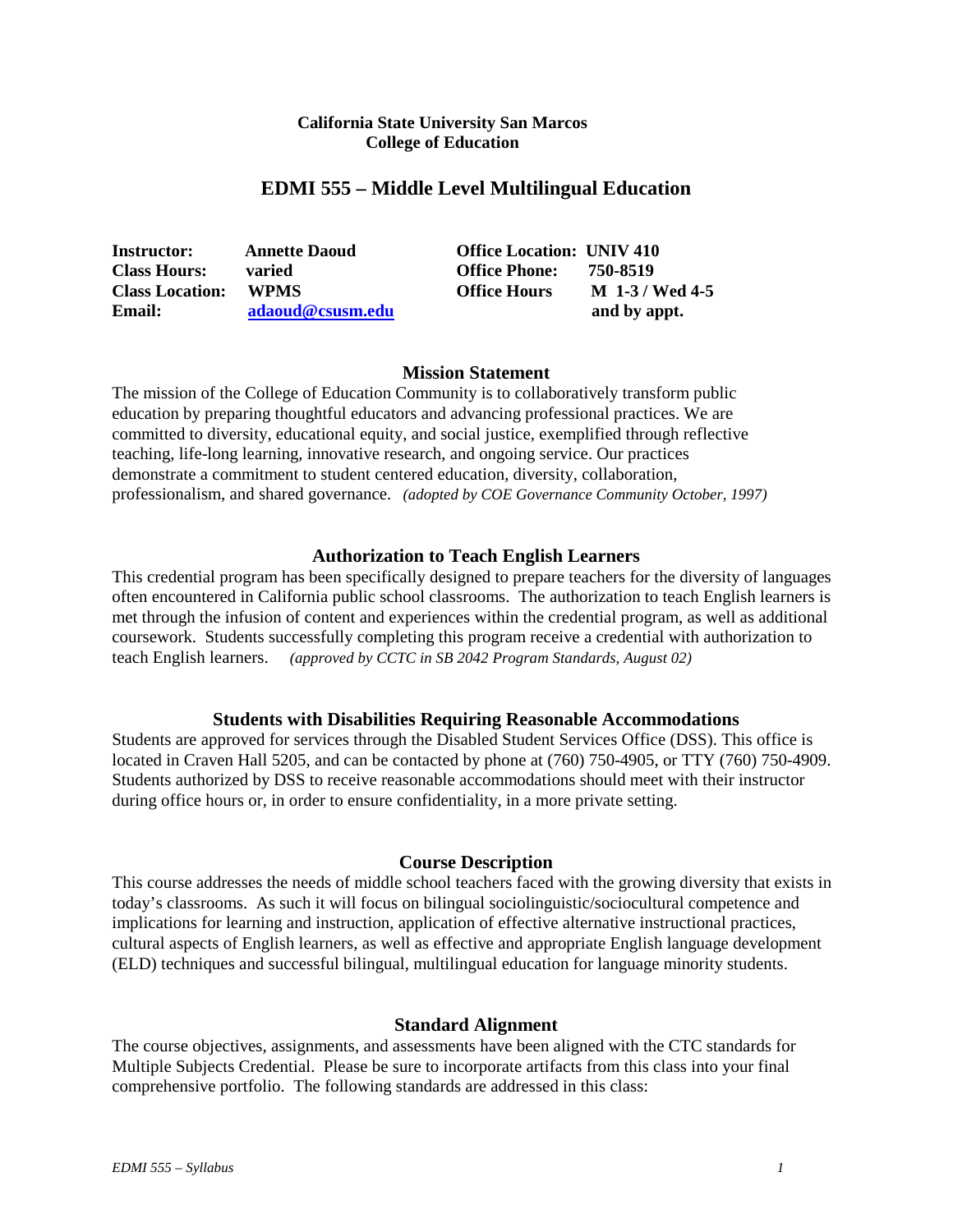**Standard 3:** Relationship between Theory and Practice **Standard 4:** Pedagogical Thought and Reflective Practice **Standard 5**: Equity, Diversity, and Access to the Core Curriculum **Standard 7.a.b:** Preparation to Teach Reading-Language Arts **Standard 8:** Pedagogical Preparation for Subject-Specific Content Instruction **Standard 11.c :** Preparation to use Educational Ideas and Research **Standard 13:** Preparation to Teach English Learners

## **Teacher Performance Expectation (TPE) Competencies**

This course is designed to help teachers seeking the Multiple Subjects Credential to develop the skills, knowledge, and attitudes necessary to assist schools and district in implementing effective programs for all students. The successful candidate will be able to merge theory and practice in order to realize a comprehensive and extensive educational program for all students. The following TPE's are addressed in this course:

#### **Primary Emphasis**

**TPE 1:** Specific Pedagogical Skills for Subject Matter Instruction **TPE 4:** Making Content Accessible **TPE 5:** Student engagement **TPE 7:** Teaching English Learners

#### **Secondary Emphasis:**

**TPE 3:** Interpretation and Use of Assessments **TPE 6:** Developmentally Appropriate Teaching Practices **TPE 11:** Social Environment **TPE 14**: Educational Technology **TPE 15**: Social Justice and Equity

### **Required Texts**

- Bigelow, B. et.al (2001). *Rethinking Our Classrooms: Teaching for Equity and Justice*. Milwaukee, WI: Rethinking Schools, Ltd.
- Chamot, A. & O'Malley, J.(1994). *The CALLA Handbook: Implementing the cognitive academic language learning approach.* Menlo Park, CA: Addison-Wesley Publishing Company.
- Crawford, J. (1999). *Bilingual education: History, politics, theory and practice.* Los Angeles, CA: Evaluation, Dissemination and Assessment Center, CSULA
- Peregoy, S. & Boyle, O. (2001). *Reading, Writing & Learning in ESL: A Resource Book for K-12 Teachers*. New York, NY: Longman.

#### **Course Objectives**

- 1) Explain the basic terms, philosophies, problems, issues, history, and practices related to the education of language minority persons in California and the US.
- 2) Demonstrate understanding of the most important goals of bilingual/multicultural education.
- 3) Explain the theoretical framework upon which bilingual education is founded.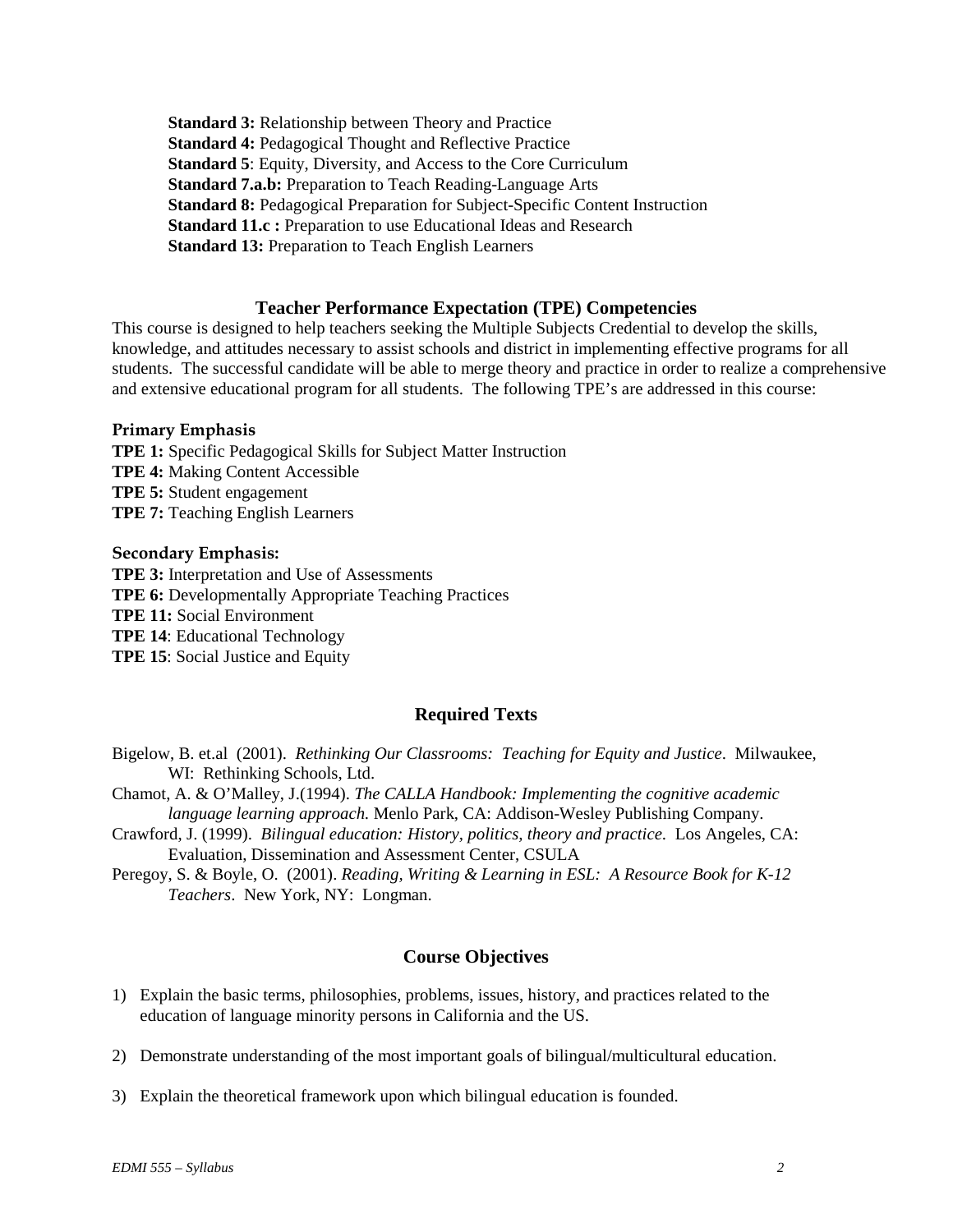- 4) Demonstrate understanding of existing student identification, assessment, and language redesignation requirements for the state of California.
- 5) Explain the connections between bilingual education, English as a second language, and SDAIE methodologies.
- 6) Demonstrate understanding of the five models of multicultural education and their implications for curriculum, instruction, and educational policy.
- 7) Explain the meaning of culture, differentiated index, and the necessity for cultural convergence in schools.
- 8) Use confluent education techniques to develop understand of each individual student, create a more just and humane learning environment, and help students in their growth and development as human beings.

## **Course Requirements**

All students are expected to participate in class activities and demonstrate reflective learning. It is important that students are well prepared for course sessions by completing the readings and assignments scheduled before the class meeting. Unless otherwise negotiated with the instructor, all assignments are to be handed in on the due date. **Assignments not handed-in on due date will lose 10% of earned credit per day.** Assignments should be typed and double-spaced (yes, including the class journal). Students who wish to revise an assignment must negotiate the requirements of the revision with the instructor.

|           | • Attendance and participation              | 20 points |
|-----------|---------------------------------------------|-----------|
| $\bullet$ | Interactive Journal / ELD Standards         | 20 points |
| $\bullet$ | SDAIE Unit Plan                             | 20 points |
| $\bullet$ | <b>SDAIE</b> Presentation                   | 10 points |
| $\bullet$ | Multicultural literature mini-book activity | 20 points |
|           | • ELD Lesson Observation                    | 10 points |
|           |                                             |           |

|                   | Grading          |
|-------------------|------------------|
| $95 - 100 = A$ ;  | $80 - 82 = B$    |
| $90 - 94 = A$ -;  | $77 - 79 = C +$  |
| $87 - 89 = B +$ ; | $73-76 = C$      |
| $83 - 86 = B$ ;   | $70-72 \equiv C$ |

#### **Attendance Policy**

Due to the dynamic and interactive nature of EDMI 555, all students are expected to attend all classes and participate in all class activities. For every day of absence, students will lose 6 points**.** Attendance will be taken during the first 5 minutes of class. Three tardiness or "early exits" will be the equivalence of an absence. **A passing grade will not be issued for students who do not attend 80% or more of the class sessions**. Should the student have extenuating circumstances, s/he should contact the instructor as soon as possible.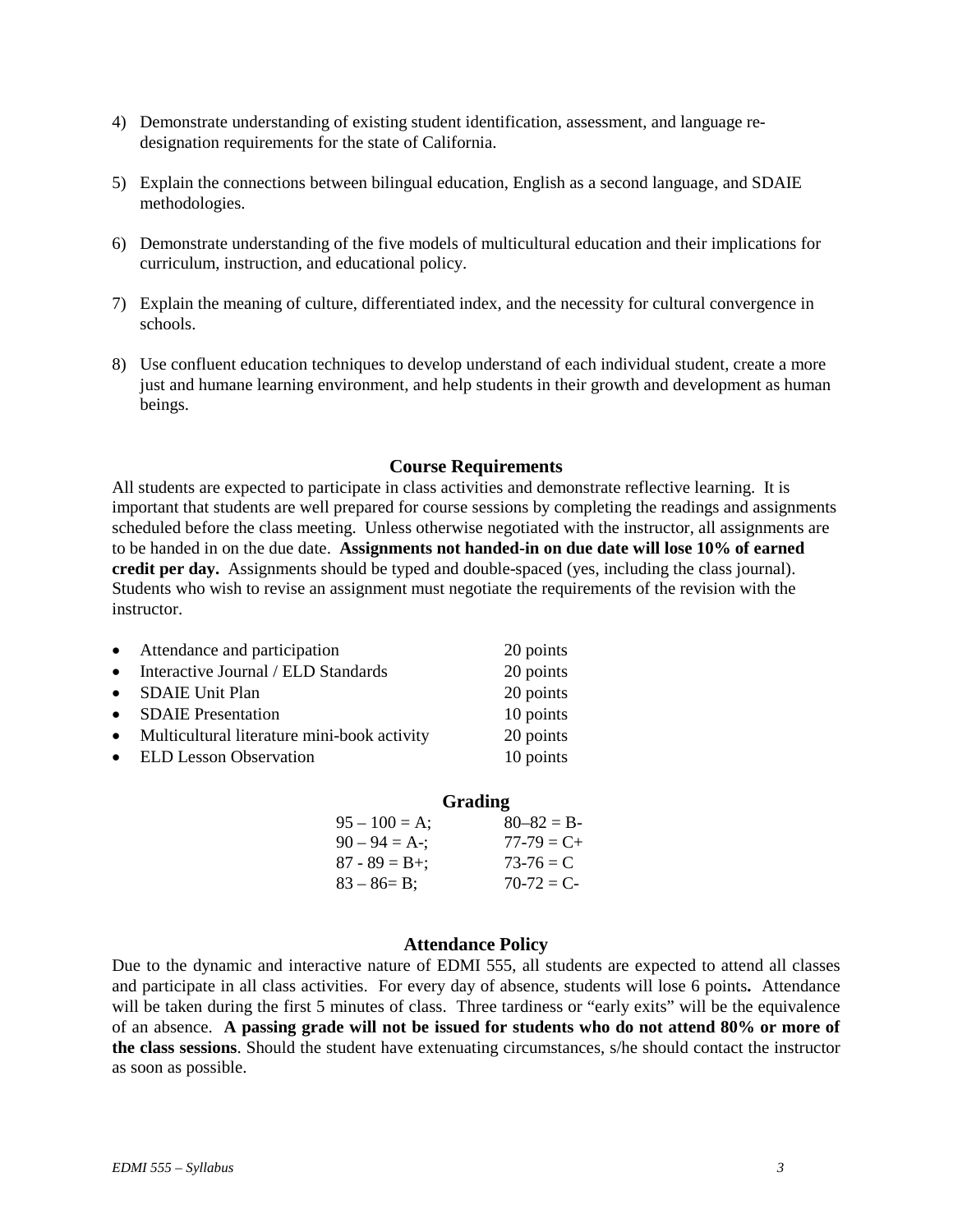## **ASSIGNMENT DESCRIPTIONS**

## **Interactive Journal & ELD Standards (20 points)**

A daily class journal will be maintained for each class session that needs to include the following:

- A written summary and/or description of the topics discussed in class that reflects understanding of the key concepts. Comments from the professor, other students and the course readings must be reflected in the journal.
- Meta-reflections and/or analysis of key concepts, particularly in terms of the connections that can be made between class discussions and teaching English language learners, with specific examples from student teaching experiences, school observations, or other personal experiences in diverse settings. It is critical that direct connections are made with teaching experiences in the form of anecdotes, case studies, or narratives.

The interactive journal will be graded according to its comprehensiveness, insightful connections, and "deep understanding" of the issues. The journal should address instructional concerns, school structures, teaching strategies, and school environments related to social justice and equity in diverse settings.

## ELD Standards Requirement

For the 5th class session, you will need to search the CDE website and download the ELD standards (Grades 3-5 or 6-8) and print a copy for yourself. Please bring the standards to class. Work with your interactive email partner if you run into any trouble with this assignment.

## **SDAIE Unit Adaptation (20 points) – Critical Assessment Task (CATs)**

Applying the SDAIE criteria discussed, include SDAIE activities into an integrated comprehensive unit of study.

- Does the lesson use visuals, manipulatives, realia, drama, or other techniques that would facilitate understanding?
- Does the lesson take into consideration the varying English proficiencies of language minority students?
- Do the lesson strategies incorporate group collaboration, cooperative learning activities, peer assistance, or other work-group techniques?
- Does the lesson incorporate the language and culture of language minority students?
- Is the curriculum reflected in the lesson challenging and not watered-down?
- Does the lesson include the 7-Intelligences and/or multiple modalities?
- Are the community/parents of English learners included in the unit of study?

You may work in a group of 2-4 students. During several class sessions, students will have the opportunity to work on their unit plan by applying what they have learned from the readings, class discussions, and their classroom experiences.

## **SDAIE Presentation (10 points) – Critical Assessment Task (CATs)**

Present a SDAIE component of your Unit Plan to the class. Each group will have 20 minutes to present a SDAIE portion of their Unit Plan and explain the process involved in creating their unit*.*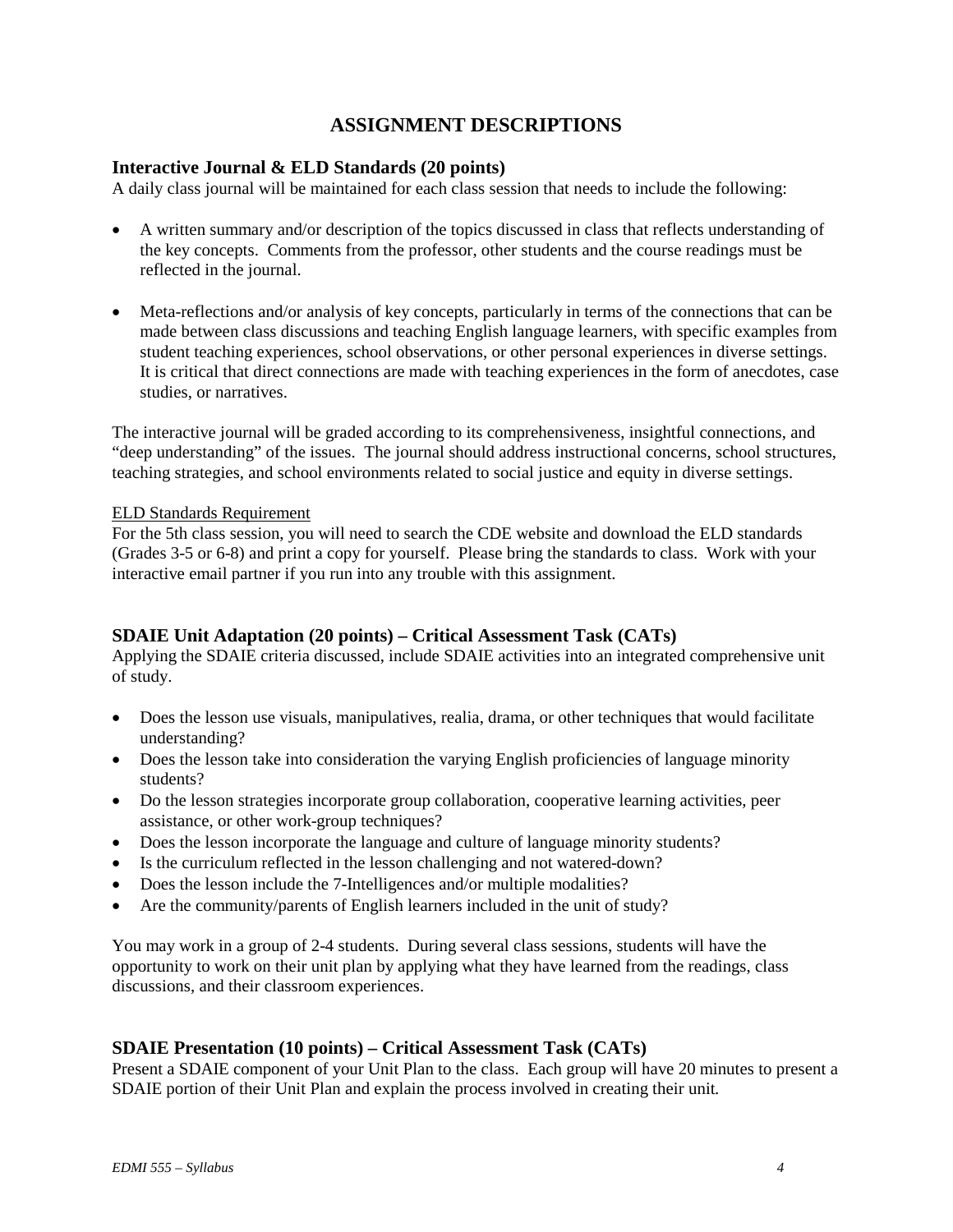## **Multicultural Literature Mini-Book Activity (20 points) – Critical Assessment Task (CATs)**

With another person, you will have the opportunity to develop a multicultural literacy unit that will address appropriate literature selections reflecting multicultural perspectives for middle school students. Choose six powerful children's multicultural selections that should be the center of the curriculum for different times throughout the year. This plan should include an **outline of how the multicultural books**  will be used throughout the year and a justification (explanation) of the selections made. At least three of the books must be bilingual (English and another language) with a brief discussion of how "primary language support" will be incorporated into the literacy unit. Write **one** detailed reading and writing lesson plan that will clearly delineate how every child will be successful by providing universal access to diverse students (e.g., gifted, English learners, special needs, non-readers, poor readers).

The format of the multicultural literature mini book activity should include:

- 1. Focus of the unit and brief summary of each book
- 2. Grade level this unit is appropriate for
- 3. Outline/plan of how the books will be used throughout the year.
- 4. Reading and writing lesson plan that will identify standards being covered.
- 5. Identify Assessment strategies: how you will determine they learned what you intended (how you will assess them).
- 6. Primary language support component of the unit plan

## Poster Sessions (20 minutes each)

Tables will be set up to provide space for the groups to present/display their Multicultural Literature Selection. Class members will walk around and listen to the discussions on the different books selected.

**Note:** Dr. Alice Quiocho has developed an excellent website with a bibliography of children's literature and multicultural books that could be a great resource for you [\(http://www.csusm.edu/Quiocho\)](http://www.csusm.edu/Quiocho).

## **Lesson Observation (10 points)**

For this assignment you will follow an English learner or group of students during your teaching assignment. You will collect and document evidence of any instructional modifications made to provide comprehensible academic input for the student(s). As part of your write-up, you are to discuss how you would change the lesson/activity in light of the information and knowledge gained in the course.

## **SCORING RUBRICS**

| Criteria           | <b>Developing</b>  | <b>Nearly</b>      | <b>Meets</b>        | <b>Exceeds</b>     |
|--------------------|--------------------|--------------------|---------------------|--------------------|
|                    |                    | <b>Meets</b>       |                     |                    |
| TPE-1              | Candidates use     | Candidates use     | Candidates use a    | The specific       |
| <b>Specific</b>    | very traditional   | some specific      | variety of specific | pedagogical skills |
| pedagogical        | and limited (e.g., | pedagogical skills | pedagogical skills  | for subject matter |
| skills for subject | lecture only)      | for subject matter | for subject matter  | instruction will   |
| matter             | pedagogical skills | instruction, but   | instruction to      | incorporate the    |
| instruction        | for subject matter | many English       | English learners.   | level of           |
|                    | instruction that   | learners do not    |                     | proficiency in     |
|                    | prevent            | have access to the |                     | English and the    |
|                    | understanding of   | content.           |                     | primary language.  |
|                    | information to     |                    |                     |                    |
|                    | English learners   |                    |                     |                    |

## **SDAIE Unit Plan/Presentation – Scoring Rubric**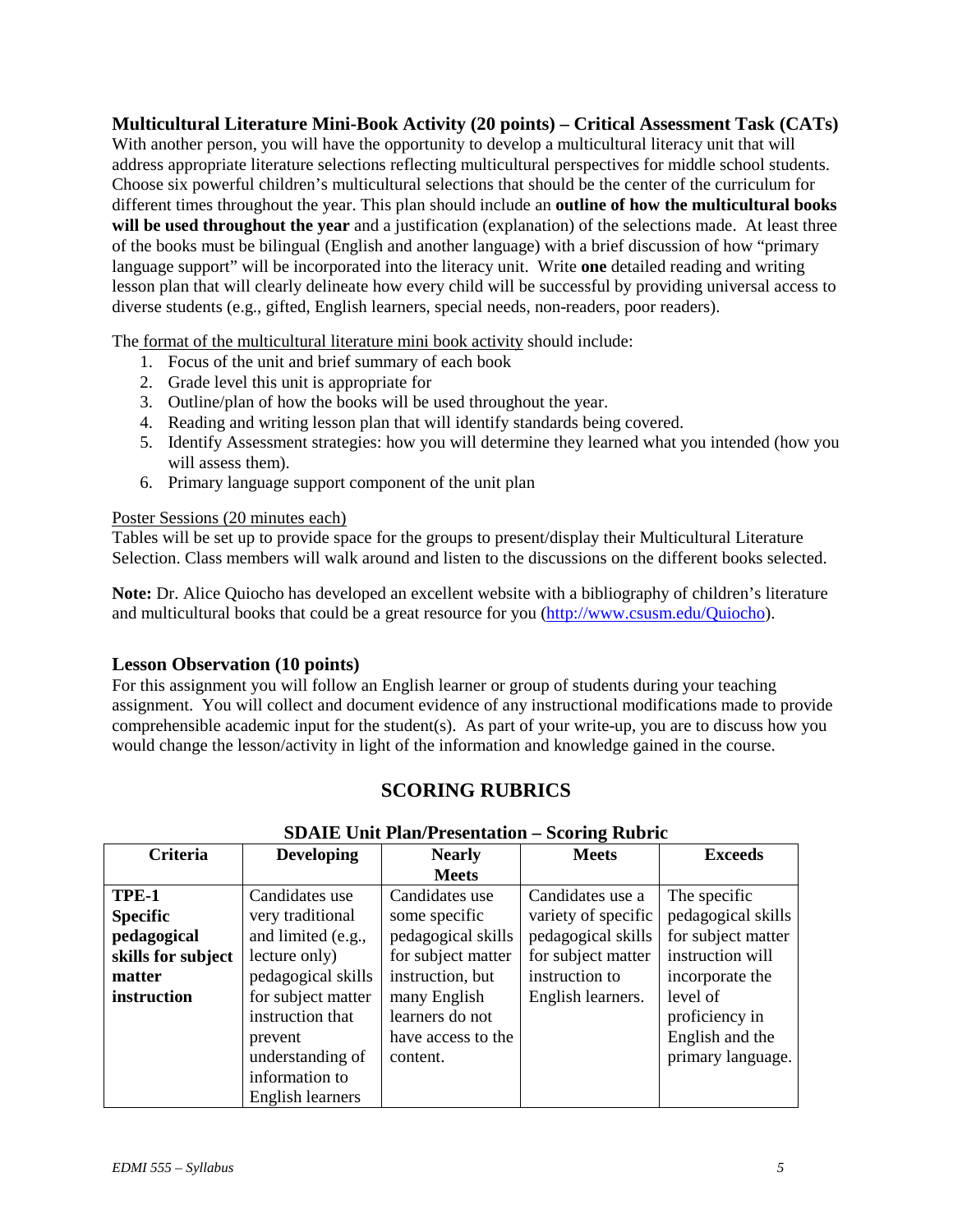|                       | $\beta$ DATE UMITTRADI I USUHAHUN – DUOI ME INDOTU (UONUMUU) |                         |                         |                     |
|-----------------------|--------------------------------------------------------------|-------------------------|-------------------------|---------------------|
| TPE-3                 | Candidates                                                   | Candidates              | Candidates              | Assessments will    |
| Interpretation        | understand and use                                           | understand and          | understand and          | also incorporate    |
| and use of            | primarily                                                    | use some informal       | use a variety of        | English learners'   |
| assessments           | traditional                                                  | and formal              | informal and            | levels of           |
|                       | assessments                                                  | assessments to          | formal                  | proficiency in      |
|                       | strategies with                                              | determine               | assessments to          | English and the     |
|                       | English learners.                                            | progress and plan       | determine               | primary language    |
|                       |                                                              | instruction for         | progress and plan       | to develop and      |
|                       |                                                              | English learners.       | instruction for         | modify instruction  |
|                       |                                                              |                         | English learners.       | accordingly.        |
| TPE-4                 | Candidates use                                               | Candidates use          | Candidates use a        | All students have   |
| <b>Making content</b> | mostly traditional                                           | some instructional      | variety of              | access to content,  |
| accessible            | instructional                                                | practices, but few      | instructional           | including non-      |
|                       | practices that do                                            | <b>English learners</b> | practices to make       | readers and         |
|                       | not provide                                                  | have access to          | content accessible      | students with       |
|                       | <b>English learners</b>                                      | content.                | to English              | varying levels of   |
|                       | access to content.                                           |                         | learners.               | English             |
|                       |                                                              |                         |                         | proficiency.        |
| TPE-5                 | Candidates are                                               | Candidates of           | Candidates of           | All students are    |
| <b>Student</b>        | mostly concerned                                             | <b>English learners</b> | <b>English learners</b> | engaged in the      |
| <b>Engagement</b>     | about covering                                               | communicate             | clearly                 | academic            |
|                       | content to                                                   | some objectives         | communicate             | program, know       |
|                       | English-only                                                 | clearly,                | objectives, ensure      | objectives of       |
|                       | speakers, makes                                              | understanding is        | understanding,          | lessons,            |
|                       | little effort to                                             | partial, progress is    | monitors progress,      | understand key      |
|                       | communicate                                                  | undetermined,           | adjust instruction      | concepts, are       |
|                       | objectives to EL,                                            | instruction is          | according to level      | aware of their      |
|                       | understanding is                                             | sometimes               | of English              | progress, and their |
|                       | unlikely,                                                    | adjusted, and           | proficiency and         | home language       |
|                       | instruction does                                             | community               | primary language,       | and culture are     |
|                       | not consider                                                 | resources are           | and use                 | part of the         |
|                       | student level of                                             |                         |                         | classroom           |
|                       |                                                              | untapped.               | community               |                     |
|                       | English                                                      |                         | resources.              | environment.        |
|                       | proficiency and                                              |                         |                         |                     |
|                       | primary language<br>Candidates know                          |                         |                         |                     |
| <b>TPE-7</b>          |                                                              | Candidates know         | Candidates know         | Candidates know     |
| <b>Teaching</b>       | and can apply few                                            | many pedagogical        | and can apply           | and can apply       |
| <b>English</b>        | of the pedagogical                                           | theories,               | pedagogical             | pedagogical         |
| <b>learners</b>       | theories,                                                    | principles, and         | theories,               | theories,           |
|                       | principles, and                                              | instructional           | principles, and         | principles, and     |
|                       | instructional                                                | practices for           | instructional           | instructional       |
|                       | practices for                                                | English learners,       | practices for           | practices for       |
|                       | English learners.                                            | but cannot apply        | comprehensive           | comprehensive       |
|                       | English learners                                             | them in a               | instruction of          | instruction of      |
|                       | do not                                                       | comprehensive           | English learners.       | <b>ALL</b> English  |
|                       | comprehend key                                               | manner.                 |                         | learners.           |
|                       | academic concepts                                            |                         |                         |                     |
|                       | and ideas.                                                   |                         |                         |                     |

## **SDAIE Unit Plan/Presentation – Scoring Rubric (Continued)**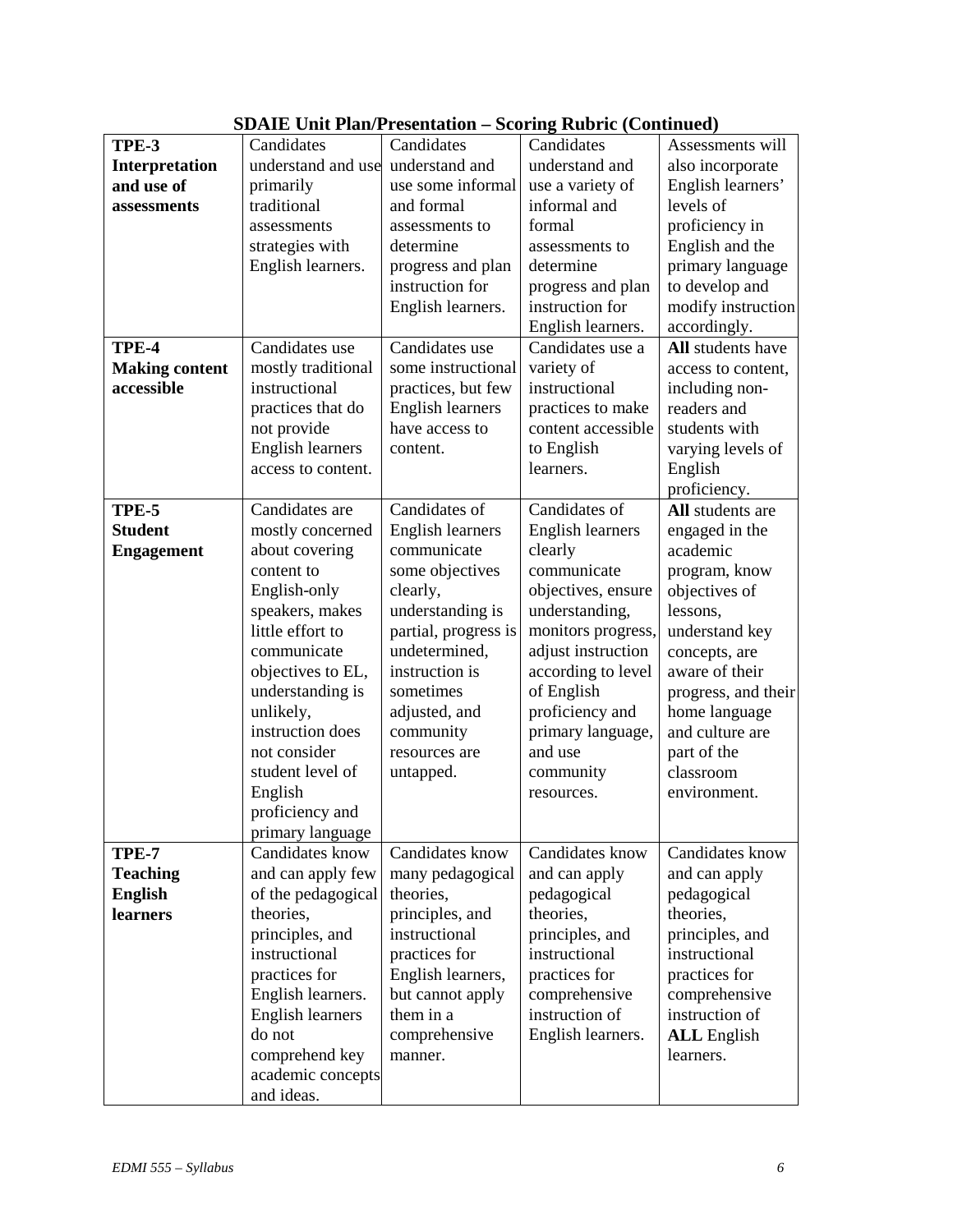| <b>Criteria</b>   | <b>Developing</b>     | <b>Nearly</b><br><b>Meets</b> | <b>Meets</b>                  | <b>Exceeds</b>                            |
|-------------------|-----------------------|-------------------------------|-------------------------------|-------------------------------------------|
| TPE-4             | Teacher candidate     | Candidates can                | Candidates are able           | Candidates can                            |
| <b>Making</b>     | is unable to          | partially determine           | to determine if               | apply pedagogical                         |
| <b>Content</b>    | determine if lesson   | if lesson observed            | lesson observed               | theories, principles,                     |
| <b>Accessible</b> | observed is           | is consistent with            | makes content                 | and instructional                         |
|                   | consistent with       | pedagogical                   | accessible to                 | practices for                             |
|                   | pedagogical           | theories, principles,         | students with                 | making content                            |
|                   | theories, principles, | and instructional             | different levels of           | accessible to all                         |
|                   | and instructional     | practices for                 | proficiency in                | English learners by                       |
|                   | practices for         | making content                | English and                   | offering appropriate                      |
|                   | making content        | accessible to                 | primary language.             | suggestions.                              |
|                   | accessible to         | English learners.             |                               |                                           |
|                   | English learners.     |                               |                               |                                           |
| TPE-5             | Candidates of         | Candidates of                 | Candidates of                 | <b>Teachers</b>                           |
| <b>Student</b>    | English learners are  | English learners are          | English learners are          | candidates can                            |
| <b>Engagement</b> | unaware if lesson     | not always certain            | able to determine if          | confirm that the                          |
|                   | observed engages      | if lesson observed            | lesson observed               | lesson observed                           |
|                   | students or is        | clearly                       | clearly                       | engages ALL                               |
|                   | appropriate for the   | communicates                  | communicates                  | English learners in                       |
|                   | levels of English     | objectives, ensures           | objectives, ensures           | the academic                              |
|                   | proficiency and       | understanding,                | understanding,                | program; and                              |
|                   | primary language.     | monitors progress,            | monitors progress,            | students know                             |
|                   |                       | adjusts instruction           | adjusts instruction           | objectives,                               |
|                   |                       | according to levels           | according to levels           | understand key                            |
|                   |                       | of English<br>proficiency and | of English<br>proficiency and | concepts, are aware<br>of their progress, |
|                   |                       | primary language,             | primary language,             | and their home                            |
|                   |                       | and incorporates              | and incorporates              | language and                              |
|                   |                       | community                     | community                     | culture are part of                       |
|                   |                       | resources                     | resources                     | the classroom                             |
|                   |                       | appropriately.                | appropriately.                | environment.                              |

# **Lesson Observation – Scoring Rubric**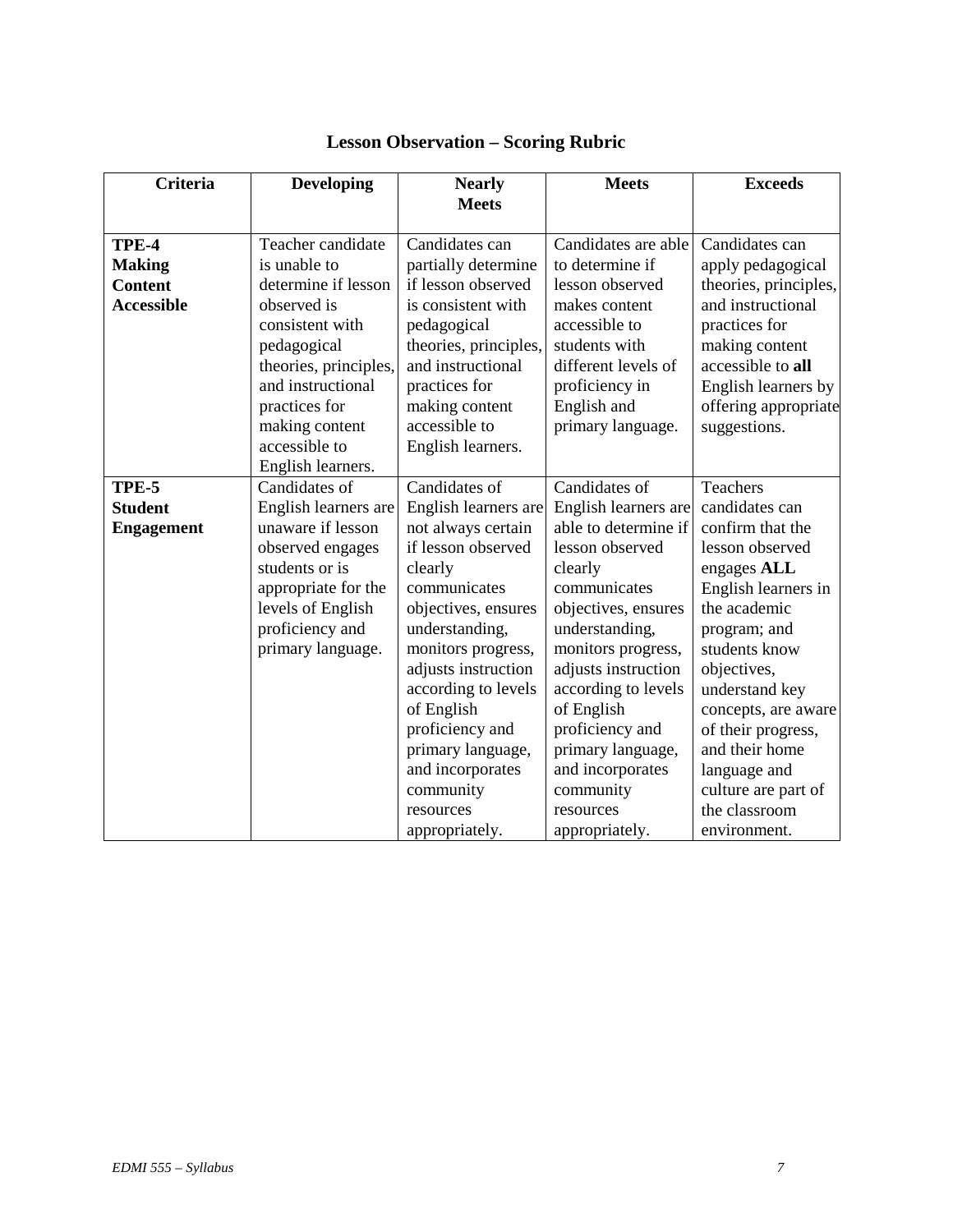| <b>Criteria</b>                                               | <b>Developing</b>                                                                                                                                                          | <b>Nearly</b><br><b>Meets</b>                                                                                                                                                                                                                                                                                              | <b>Meets</b>                                                                                                                                                                                                                                                                                                                                                                | <b>Exceeds</b>                                                                                                                                                                                                                                                                                                                              |
|---------------------------------------------------------------|----------------------------------------------------------------------------------------------------------------------------------------------------------------------------|----------------------------------------------------------------------------------------------------------------------------------------------------------------------------------------------------------------------------------------------------------------------------------------------------------------------------|-----------------------------------------------------------------------------------------------------------------------------------------------------------------------------------------------------------------------------------------------------------------------------------------------------------------------------------------------------------------------------|---------------------------------------------------------------------------------------------------------------------------------------------------------------------------------------------------------------------------------------------------------------------------------------------------------------------------------------------|
| TPE-4<br><b>Making</b><br><b>Content</b><br><b>Accessible</b> | Candidates use<br>mostly traditional<br>instructional<br>practices that deny<br>access to the<br>content to non-<br>readers and English<br>learners.                       | Candidates use<br>some instructional<br>practices to make<br>multicultural<br>literature books<br>accessible, but few<br>non-readers and<br><b>English learners</b><br>have access to<br>content.                                                                                                                          | Candidates use a<br>variety of<br>instructional<br>practices to make<br>multicultural<br>literature selections<br>accessible to<br>diverse students.                                                                                                                                                                                                                        | <b>All</b> students have<br>access to the<br>content of<br>multicultural<br>literature books,<br>including non-<br>readers and<br>students with<br>varying levels of<br>English<br>proficiency                                                                                                                                              |
| TPE-7<br><b>Teaching English</b><br><b>Learners</b>           | Multicultural<br>literature books are<br>not authentic, do<br>not reflect the<br>diversity in schools,<br>and the primary<br>language of<br>students is not<br>considered. | Candidates select<br>some authentic<br>multicultural books,<br>primary language is<br>not included or not<br>well translated,<br>reading and writing<br>activities are<br>inappropriate for<br>levels of<br>proficiency in<br>English and<br>primary language,<br>and assessments are<br>non-existent or<br>inappropriate. | Candidates select<br>authentic<br>multicultural<br>literature books that<br>reflect diversity of<br>the classroom, to<br>include the primary<br>language of English<br>learners, develop<br>reading and writing<br>instructional<br>activities<br>appropriate for<br>levels of<br>proficiency in<br>English and<br>primary language,<br>and create relevant<br>assessments. | Teaching<br>candidates include<br>justification for the<br>selection and<br>purpose of each<br>book, taking into<br>account the varying<br>learning and social<br>needs of individual<br>students or groups<br>in their own<br>classroom. Writing<br>and reading<br>activities meet the<br>academic and social<br>needs of all<br>students. |

# **Multicultural Literacy Unit – Scoring Rubric**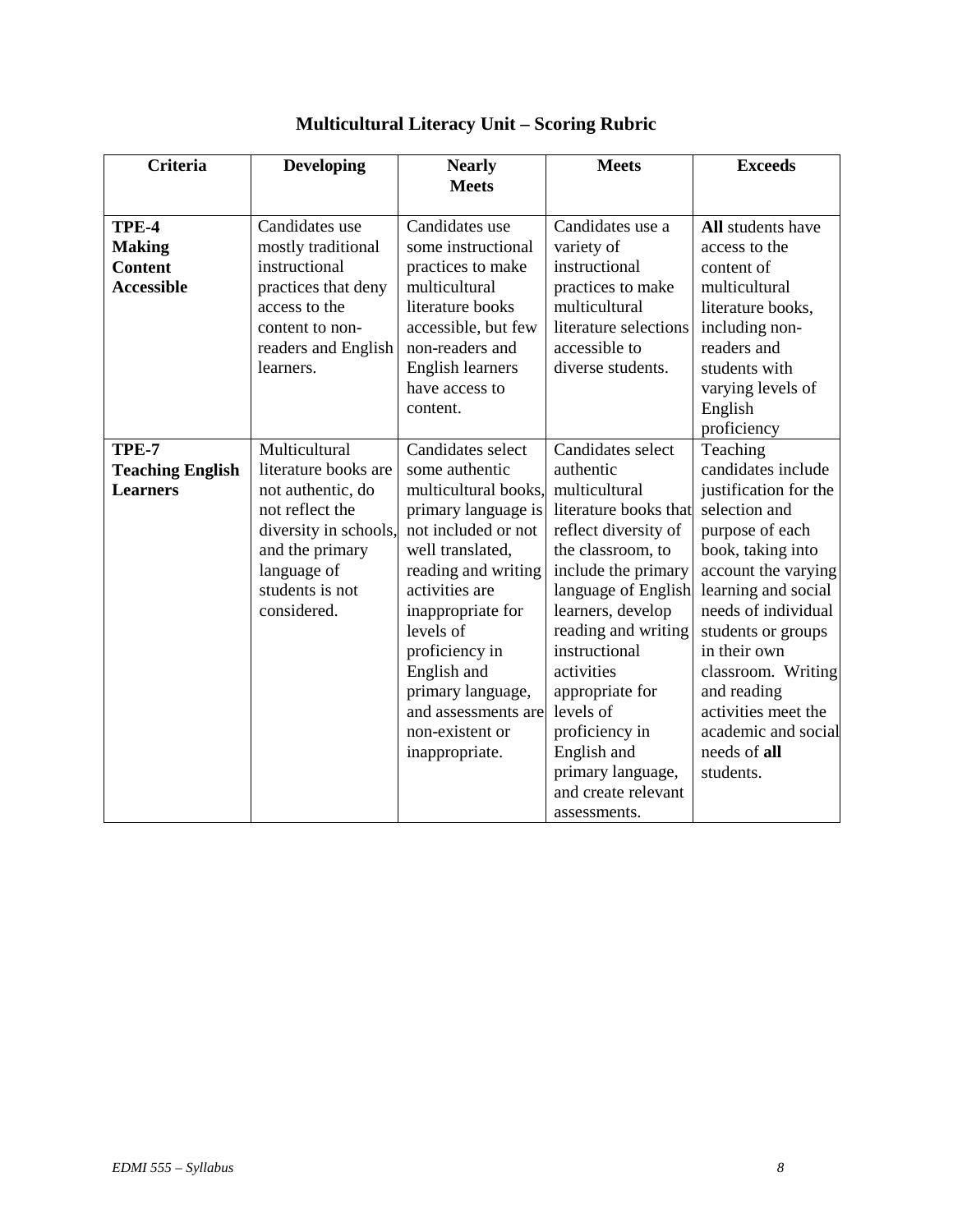# **Interactive Journal – Scoring Rubric**

| <b>Criteria</b>           | <b>Developing</b>   | <b>Nearly</b>     | <b>Meets</b>    | <b>Exceeds</b>     |
|---------------------------|---------------------|-------------------|-----------------|--------------------|
|                           |                     | <b>Meets</b>      |                 |                    |
|                           |                     |                   |                 |                    |
| TPE-4                     | Although there is   | Candidates        | Candidates      | Candidates         |
| <b>Making</b>             | some                | apply some        | apply theories  | application of     |
| <b>Content Accessible</b> | understanding of    | theories and      | and practice to | theory and         |
|                           | theory and          | practice in       | demonstrate     | practice           |
|                           | practice,           | writing that      | how Els will    | demonstrate in     |
|                           | candidates are      | likely will       | have access to  | the reflective     |
|                           | unable to           | provide access    | content as they | writing access to  |
|                           | demonstrate in      | to content for    | reflect in      | content for all    |
|                           | their written       | EL <sub>s</sub> . | writing on the  | students           |
|                           | reflections access  |                   | major ideas,    |                    |
|                           | to content for Els. |                   | concepts, and   |                    |
|                           |                     |                   | topics          |                    |
|                           |                     |                   | discussed in    |                    |
|                           |                     |                   | class and       |                    |
|                           |                     |                   | readings.       |                    |
| TPE-7                     | Candidates          | Candidates        | Candidates      | Candidates         |
| <b>Teaching English</b>   | demonstrate in      | demonstrate in    | demonstrate in  | demonstrate in     |
| <b>Learners</b>           | their interactive   | their interactive | their           | their interactive  |
|                           | journals that they  | journals that     | interactive     | journals that they |
|                           | know and can        | they know and     | journals that   | know and can       |
|                           | apply few           | can apply some    | they know and   | apply              |
|                           | pedagogical         | pedagogical       | can apply       | pedagogical        |
|                           | theories,           | theories,         | pedagogical     | theories,          |
|                           | principles, and     | principles, and   | theories,       | principles, and    |
|                           | instructional       | instructional     | principles, and | instructional      |
|                           | practices for       | practices for     | instructional   | practices for      |
|                           | comprehensive       | comprehensive     | practices for   | comprehensive      |
|                           | instruction of      | instruction of    | comprehensiv    | instruction of     |
|                           | English             | English           | e instruction   | <b>ALL</b> English |
|                           |                     | learners.         | of English      | learners.          |
|                           |                     |                   | learners.       |                    |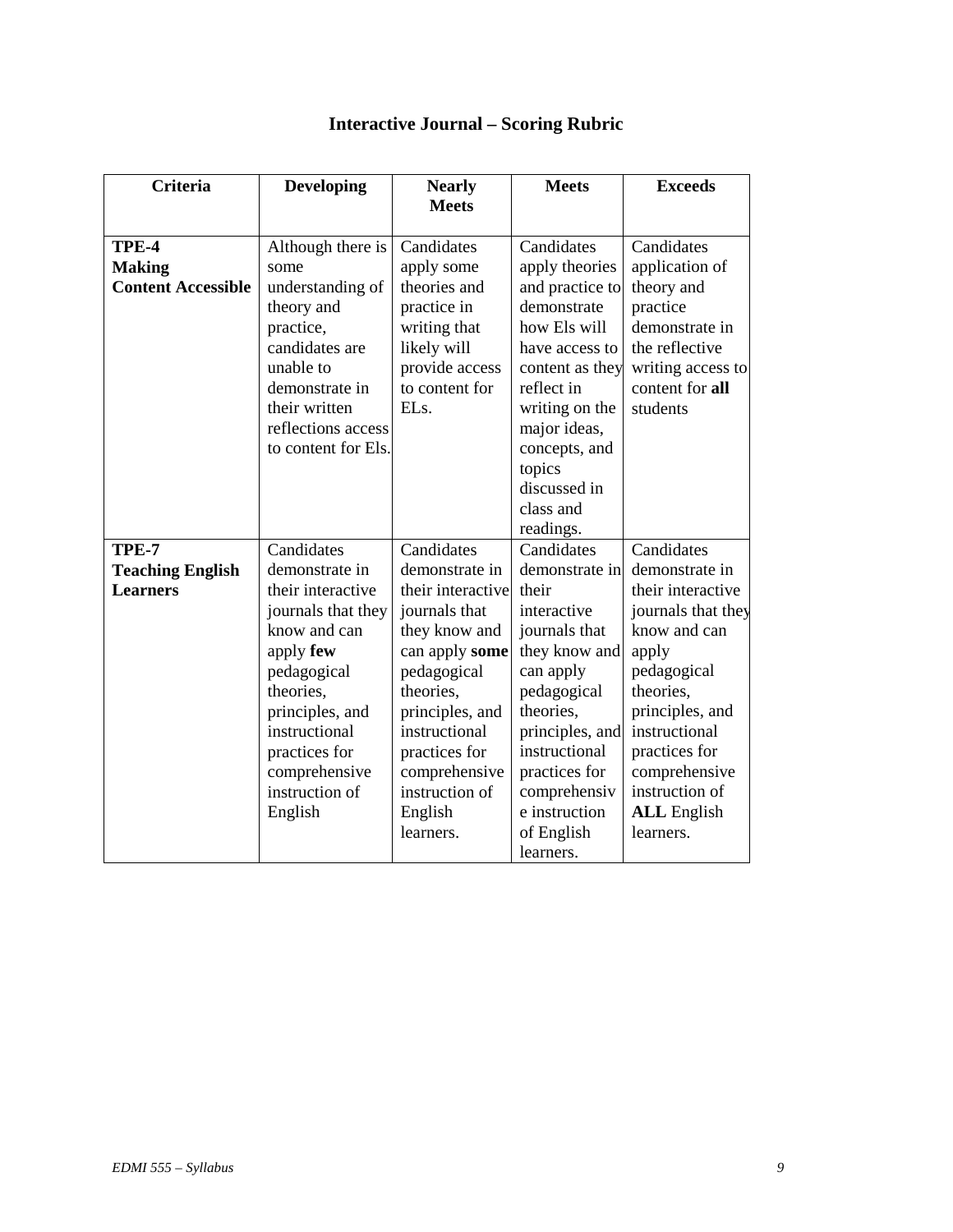## **Course Outline (Timeline Subject to Change pending "Teachable" Moments)**

| Date       | <b>Topic</b>                                                  | <b>Assignment</b>                                       |
|------------|---------------------------------------------------------------|---------------------------------------------------------|
| Session 1  | Introduction / Overview                                       | Peregoy & Boyle - Chapter 1                             |
|            | Who are English Language Learners?                            | Bigelow, et.al $-$ pp. 5-10                             |
| Session 2  | Historical Overview of Bilingual                              | Crawford – Chapters 1, 3, 5                             |
|            | Education - Social, Political and Legal<br>Foundations        | Bigelow, et.al – pp. $18-26$ , $32$                     |
| Session 3  |                                                               |                                                         |
|            | Second Language Acquisition:<br><b>Theoretical Frameworks</b> | Peregoy & Boyle - Chapter 2<br>Crawford - Chapter 6     |
| Session 4  | Bilingual Education Programs / Legal                          |                                                         |
|            | Mandates / Proposition 227                                    | Crawford – Chapter 11, 13, Appendix E                   |
|            | What can classroom teachers do?                               |                                                         |
| Session 5  | Working with the ELD Standards:                               | <b>DUE: Download the ELD Standards</b>                  |
|            | Profile of English learners' proficiency                      | from the CDE Website                                    |
|            | levels                                                        |                                                         |
| Session 6  | ELD Observations in students' school                          |                                                         |
|            | sites – academic and social settings                          |                                                         |
| Session 7  | Discussion of ELD Observations                                | Bigelow, et.al – pp. $204-206$                          |
|            | Identification/Placement/Assessment of                        | <b>DUE: Lesson Observation</b>                          |
|            | English Learners/CELDT                                        |                                                         |
| Session 8  | <b>SDAIE Strategies</b>                                       | Peregoy & Boyle – Chapters 3, 4                         |
|            | <b>Oral Language Development</b>                              |                                                         |
| Session 9  | <b>SDAIE Strategies</b>                                       | Peregoy & Boyle – Chapters 5, 6                         |
|            | Reading and Writing                                           |                                                         |
| Session 10 | Multicultural Lit. Unit Presentations                         |                                                         |
|            | Assessing an English learner's writing                        | <b>DUE: Multicultural Lit. Mini Unit</b>                |
|            | proficiency                                                   |                                                         |
| Session 11 | CALLA - Instructional Strategies for                          | Chamot & O'Malley – Chapters 1, 2, 3, 4                 |
|            | <b>English learners</b>                                       |                                                         |
| Session 12 |                                                               | Peregoy & Boyle - Chapters 8, 9                         |
|            | Reading and Writing in Content Areas                          | Chamot & O'Malley – one content                         |
| Session 13 | <b>Reading Assessment</b>                                     | chapter (Chapters 9-12)<br>Peregoy & Boyle - Chapter 10 |
|            |                                                               | Chamot & O'Malley - Chapter 6                           |
| Session 14 | Parents, Families and Communities                             | Bigelow, et.al – pp. 155-159 / 186-187                  |
|            | Beyond the Classroom: Social Aspects                          | Materials collected by students                         |
|            | of an EL's schooling experiences                              |                                                         |
| Session 15 | <b>SDAIE</b> Presentations                                    | <b>DUE: SDAIE Presentations &amp; Unit</b>              |
|            | Planning for the Future                                       | <b>Plans</b>                                            |
|            |                                                               | <b>DUE: Interactive Journals</b>                        |

## **NOTE:Interactive Journals will be reviewed throughout the semester. "Completed" journals are due at the final class session for grading.**